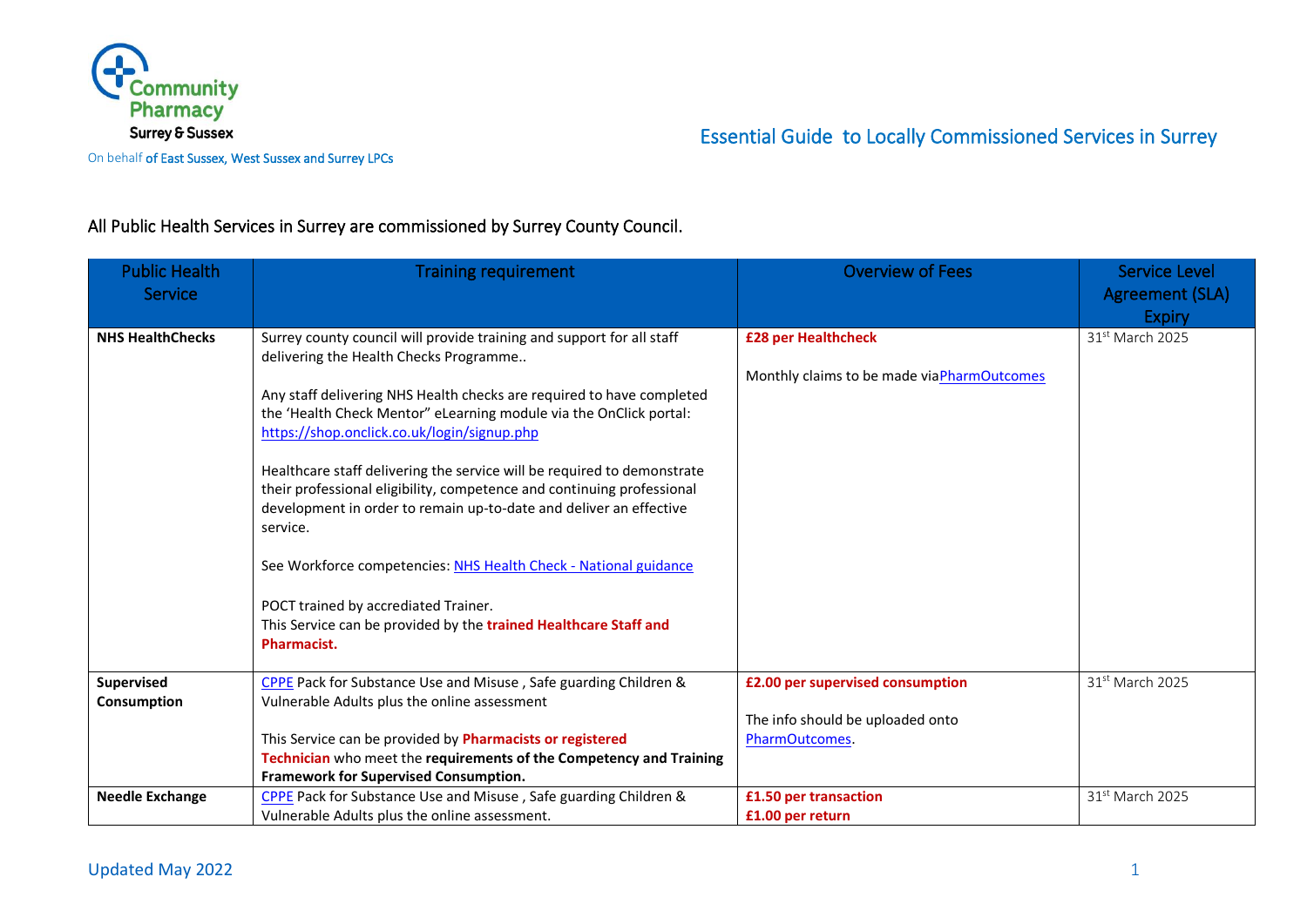|                                                                             | This Service can be provided by Pharmacist and their Staff who meet the<br>requirements of the Competency and Training Framework for Needle<br>and Syringe Provision.                                                                                                                                                                                                                                                                     | Low Activity Level Pharmacies<br>(Holding Pharmacies for geographical coverage<br>with low provision - < 66 packs per year) will be<br>paid £1.50 per transaction to be<br>claimed as and when provision made. However as<br>holding pharmacies any difference up to £100 will<br>be made up at the end of the financial year<br>Monthly claims to be made via PharmOutcomes. |                                                                                                                                |
|-----------------------------------------------------------------------------|-------------------------------------------------------------------------------------------------------------------------------------------------------------------------------------------------------------------------------------------------------------------------------------------------------------------------------------------------------------------------------------------------------------------------------------------|-------------------------------------------------------------------------------------------------------------------------------------------------------------------------------------------------------------------------------------------------------------------------------------------------------------------------------------------------------------------------------|--------------------------------------------------------------------------------------------------------------------------------|
| <b>Take Home Naloxone</b><br><b>Service</b>                                 | CPPE Pack for Substance Use and Misuse, Safe guarding Children &<br>Vulnerable Adults plus the online assessment.<br>Complete the following Naloxone Course: SMMGP Free Learn - Naloxone<br>Saves Lives (you will need to register prior to completing the course)<br>http://www.smmgp-elearning.org.uk/course/index.php?categoryid=                                                                                                      | £10 per kit supplied.<br>One time payment of £50 will be made to<br>pharmacy to cover the intial set up cost.<br>Kits are supplied and paid by Surrey County Council<br>and are ordered via PharmOutcomes.<br>Monthly claims to be made via PharmOutcomes                                                                                                                     | 31st March 2025                                                                                                                |
| <b>Emergency Hormonal</b><br>Contraception<br>(Levonorgestrel &<br>EllaOne) | CPPE training pack on Sexual Health in Pharmacies and Safeguarding<br>Vulenarable Children & Adults.<br>This service is provided by Pharmacist who have completed all the<br>relavent training. To provide the Emergency Contraception Service you<br>should complete Declaration of Competence framework at least every<br>two years.<br>Additional requirement to provide Chlamydia screening and testing if<br>providing this service. | Consultation- £15 + Latest drug tariff price on<br>PharmOutcomes.<br>Treatment - Levonorgestrel or Ella One (Ulipristal<br>acetate 30mg tablet).<br>Payments to be claimed via PharmOutcomes                                                                                                                                                                                  | 31st March 2025<br>PGD Levonorgestrel<br>Expiry- 31 <sup>st</sup> March 2023<br>PGD Ella One Expiry- 31st<br><b>March 2023</b> |
| <b>Chlamydia screening</b><br>and treatment                                 | <b>CPPE</b> training pack on Sexual Health in Pharmacies and Safeguarding<br>Vulnerable Children & Adults.<br>The screening service can be provided by trained pharmacy staff and<br>pharmacist.                                                                                                                                                                                                                                          | <b>Screening: Test Sent to laboratory £10</b><br>Treatment: Consultation £20 + Drug Tariff for<br>drug.<br>1 <sup>st</sup> Line : Doxycyxline<br>2 <sup>nd</sup> Line: Azithromycin                                                                                                                                                                                           | 31st March 2025<br>PGD Doxycycline Expiry-<br>31 <sup>st</sup> March 2023                                                      |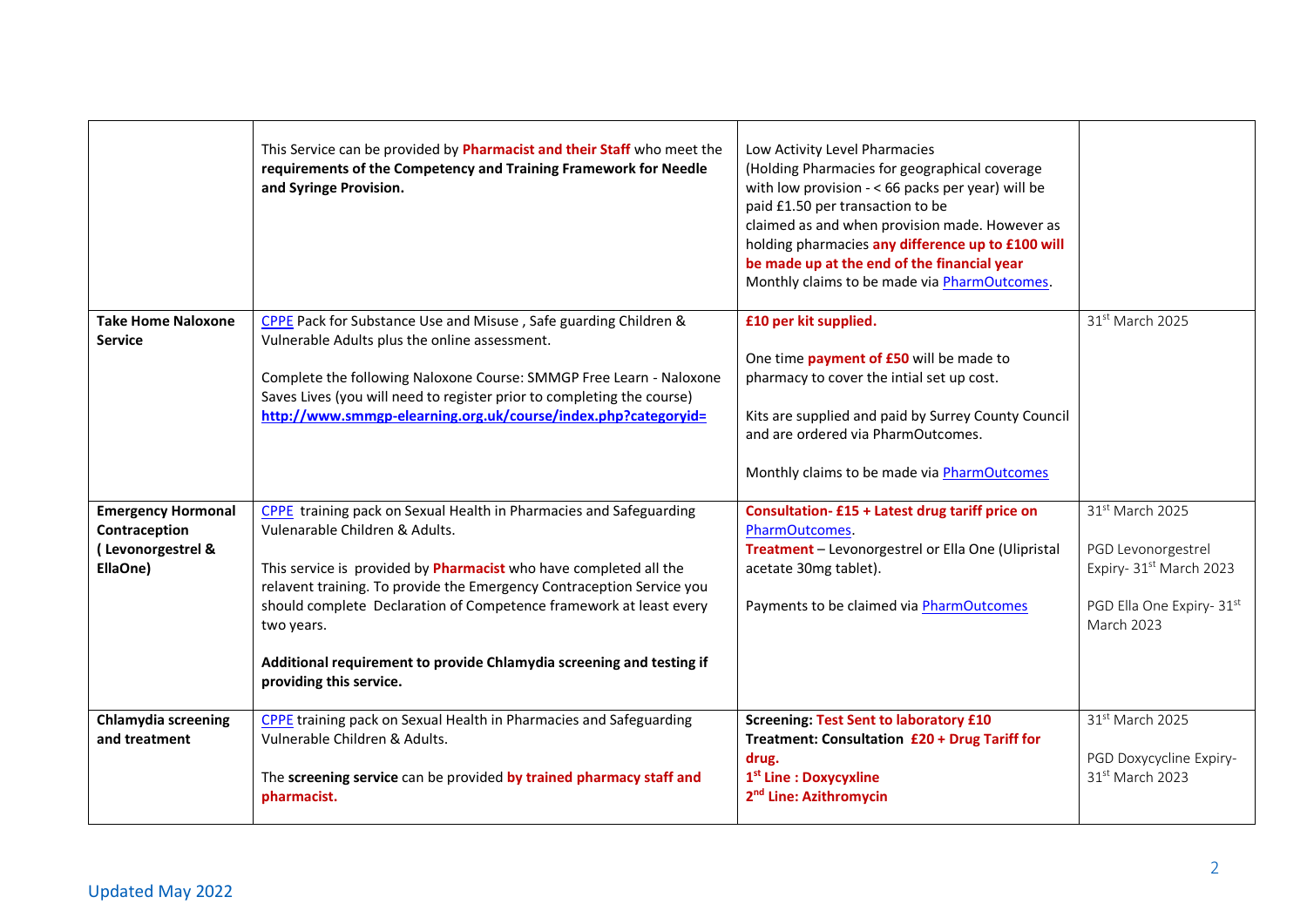|     | Treatment is provided by authorised Pharmacist under the PGD who has<br>made relavent declarations of competence.                                                                                                                                                                                                                                                                                                                        | Payment to be claimed via PharmOutcomes.                                                                                                                                                                                                                                                                            | PGD Azithromycin Expiry-<br>$31st$ March 2023 |
|-----|------------------------------------------------------------------------------------------------------------------------------------------------------------------------------------------------------------------------------------------------------------------------------------------------------------------------------------------------------------------------------------------------------------------------------------------|---------------------------------------------------------------------------------------------------------------------------------------------------------------------------------------------------------------------------------------------------------------------------------------------------------------------|-----------------------------------------------|
| BP+ | The service may be delivered by an appropriately trained<br>pharmacist or an appropriately trained pharmacy staff<br>member who has declared the competency and completed the<br>training in Appendix 4<br>Face to face training will be available to all participating<br>pharmacies as a part of this service. Declaration of Competence<br>will need to be completed on PharmOutcomes after successful<br>completion of the training. | BP+ £14 per patient<br>Pharmacies will also be paid an additional £28 per<br>patient for each NHS health check that is<br>completed on those identified being at increased<br>risk of CVD.<br>Therefore, it is possible for practices to earn <b>£42</b><br>per patient receiving the BP+ and NHS Health<br>Checks. | 31 <sup>st</sup> March 2025                   |

| Surrey Local Enhanced Services now known as Public Health Local Service Agreements (PHLSA) – Key Contact Details |                          |                                                                                                       |  |
|------------------------------------------------------------------------------------------------------------------|--------------------------|-------------------------------------------------------------------------------------------------------|--|
| <b>Service</b>                                                                                                   | <b>Telephone Contact</b> | <b>Email address</b>                                                                                  |  |
| <b>Needle Exchange, Supervised Consumption</b><br>& Take-Home Naloxone                                           | 07970842196              | $lisa.byrne1@surreycc.gov.uk - On secondment$<br>Heather.ryder@surreycc.gov.uk                        |  |
| EHC & chlamydia testing/sexual health                                                                            | 07989 663114             | publichealthclaims@surreycc.gov.uk<br>rachael.taylor@surreycc.gov.uk<br>stephen.jones@surreycc.gov.uk |  |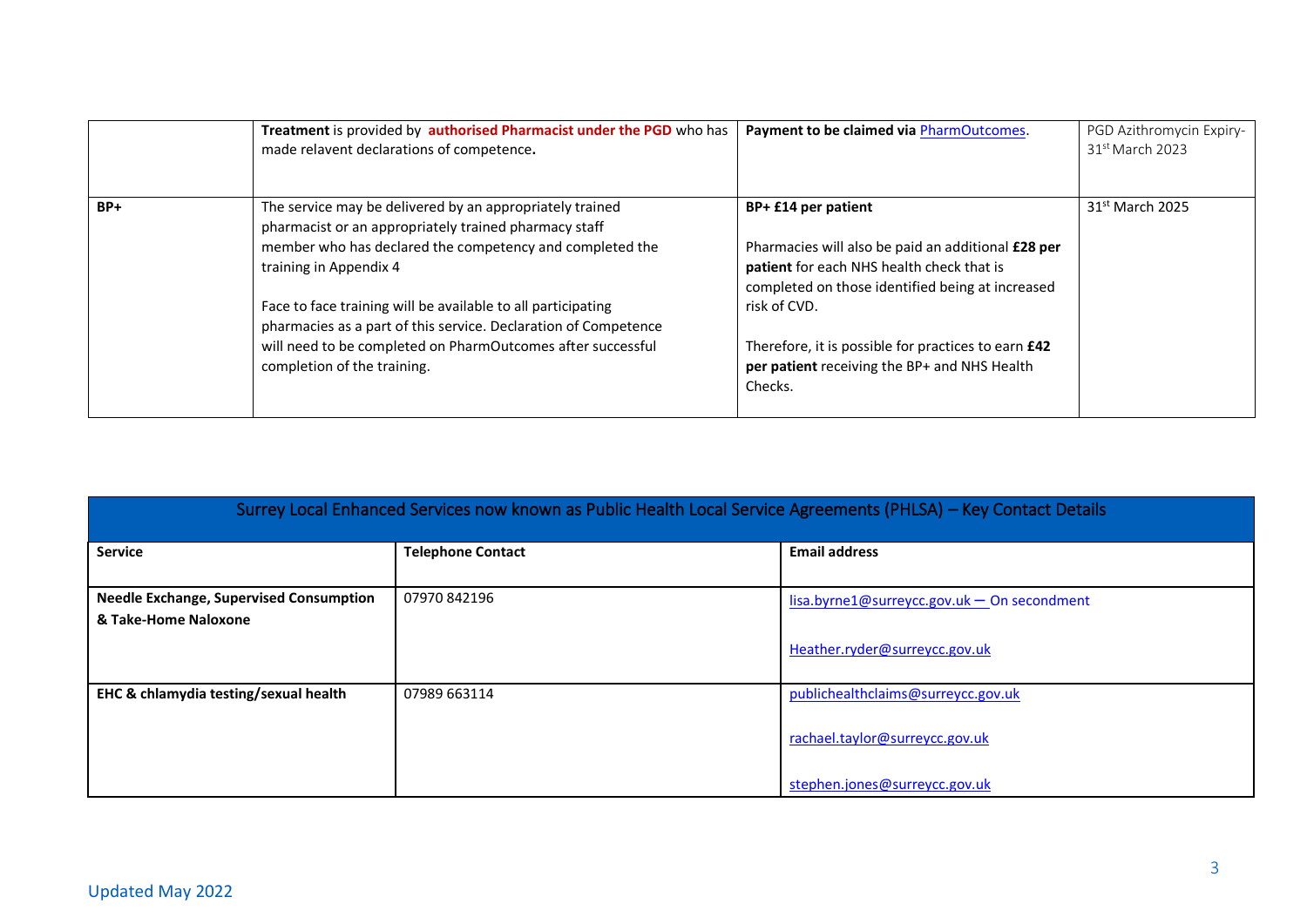| <b>NHS Health</b><br>ı checks | evcc.gov.uk^<br>:mma.i<br>'su |
|-------------------------------|-------------------------------|
|                               |                               |

# Locally commissioned services by Surrey Clinical Commissioning Groups (CCG)

| <b>CCG Lead</b><br>Service                                        | <b>Contact Details</b>                         | <b>Overview of Fees</b>                                                                                                                                                                                                                                                                                                                                                                                     |                                                                                                                             |
|-------------------------------------------------------------------|------------------------------------------------|-------------------------------------------------------------------------------------------------------------------------------------------------------------------------------------------------------------------------------------------------------------------------------------------------------------------------------------------------------------------------------------------------------------|-----------------------------------------------------------------------------------------------------------------------------|
| H-Pylori<br><b>Service</b><br><b>East Surrey</b><br>CCG area only | Monika.cunjamalay@nhs.net                      | Payment of £15 for each test carried<br>out                                                                                                                                                                                                                                                                                                                                                                 | https://surreyccg.res-<br>systems.net/PAD/Guidelines/Detail/6251<br>Link to more information                                |
| <b>Palliative Care</b>                                            | Rachel.Mackay3@nhs.net                         | £1000 per annum<br>CCG will reimburse participating<br>pharmacies to compensate for date<br>expired medicines in the formulary and<br>Community Pharmacy should submit a<br>list of expired stock annually                                                                                                                                                                                                  | https://surreyccg.res-<br>systems.net/PAD/Guidelines/Detail/4408<br>Link to more information<br>31 <sup>st</sup> March 2024 |
| Ondansetron<br><b>Frimley only</b>                                | Tim Langran FRIMLEY CCG<br>tim.langran@nhs.net | Payment for the service is an annual<br>retainer of £1,000 for pharmacies<br>participating in the scheme. This will be<br>paid directly to participating<br>pharmacies in 2 £500 installments, 6<br>monthly in advance.<br>When drugs held in stock expire $- a$<br>claim can be made by the pharmacy to<br>the CCG/ICS via Claim form (Appendix<br>3) to cover the cost and replacement of<br>these drugs. | 31 <sup>st</sup> August 2023                                                                                                |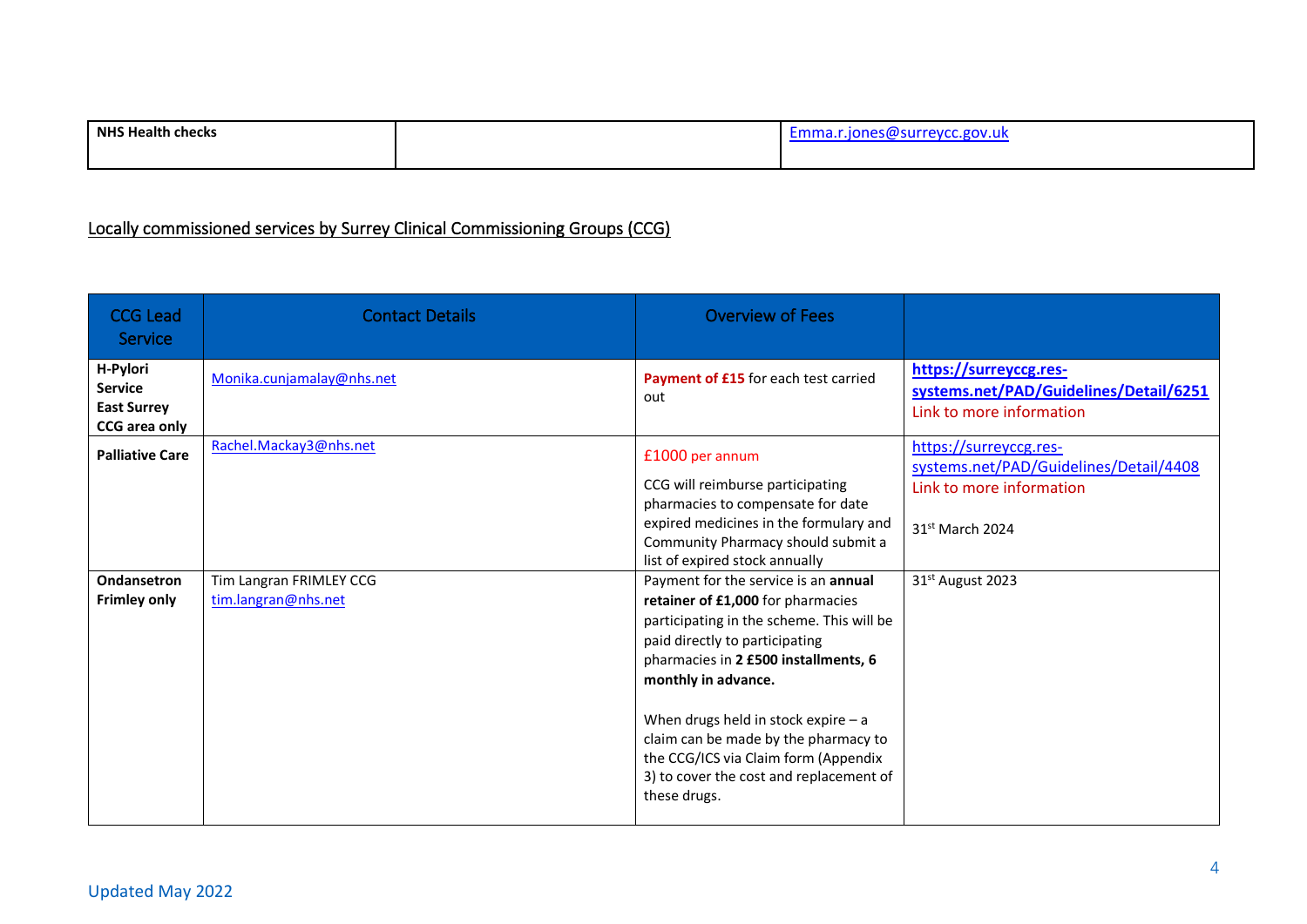| tim.langran@nhs.net<br>PharmOutcomes <sup>®</sup> in a timely manner<br>Pharmacy                                                                               |  |
|----------------------------------------------------------------------------------------------------------------------------------------------------------------|--|
| Simple UTI<br>for the details to be sent to the GP and                                                                                                         |  |
| <b>Service</b><br>for the pharmacy to claim payment.<br><b>Training</b>                                                                                        |  |
| <b>Frimley only</b><br>The consultation must be completed by<br>CPPE distance learning pack 'Common clinical conditions and                                    |  |
| a pharmacist. The record on<br>minor ailment: distance learning' (8hrs)                                                                                        |  |
| PharmOutcomes <sup>®</sup> will be the enduring<br>https://www.cppe.ac.uk/programmes/l?t=RespMin-P-                                                            |  |
| record of the consultation.<br>03&evid=45133                                                                                                                   |  |
| People who have self-referred: If the                                                                                                                          |  |
| CPPE learning assessment 'Minor Ailments; a clinical approach<br>pharmacist supplies nitrofurantoin<br>(2020): https://www.cppe.ac.uk/programmes/l/minor2-a-10 |  |
| under a PGD then a £15 consultation,                                                                                                                           |  |
| assessment and supply fee can be<br>CPPE Declaration of competence: Minor ailments - this includes                                                             |  |
| claimed.<br>Consultation skills, Common Clinical Conditions and Minor                                                                                          |  |
| https://www.cppe.ac.uk/services/declaration-of-<br>Ailments                                                                                                    |  |
| People referred via Community<br>competence#navTop                                                                                                             |  |
| <b>Pharmacy Consultation Service (CPCS):</b>                                                                                                                   |  |
| If the pharmacist supplies nitrofurantoin<br>Read: NICE CKS Urinary Tract Infection (lower) - women                                                            |  |
| under a PGD then a £10 assessment and<br>https://cks.nice.org.uk/urinary-tract-infection-lower-women                                                           |  |
| supply fee can be claimed.                                                                                                                                     |  |
| If the patient pays for their                                                                                                                                  |  |
| Read: SCAN Microguide Guidelines for Uncomplicated UTI in Non-<br>prescriptions, a NHS prescription fee                                                        |  |
| Pregnant Women<br>will be charged to the patient. If the                                                                                                       |  |
| https://viewer.microguide.global/SCAN/SCAN#content,76dd6f46-<br>patient has an exemption or                                                                    |  |
| e50c-4a9b-ac53-a6b171323561<br>prepayment certificate, this should be                                                                                          |  |
| verified<br><b>NHSBSA</b><br>via                                                                                                                               |  |
| Pharmacists working for any participating Providers can provide<br>https://services.nhsbsa.nhs.uk/check-                                                       |  |
| this enhanced service if they have successfully completed the<br>my-nhs-exemption/start.                                                                       |  |
| appropriate training listed above, have signed a copy of the PGD<br>and have completed the Declaration of Competence on                                        |  |
| Medication cost reimbursement will be<br>PharmOutcomes.                                                                                                        |  |
| made based on the information                                                                                                                                  |  |
| recorded on PharmOutcomes. Drug                                                                                                                                |  |
| costs are automatically priced using the                                                                                                                       |  |
| electronic Drug Tariff at the time of                                                                                                                          |  |
| dispensing.                                                                                                                                                    |  |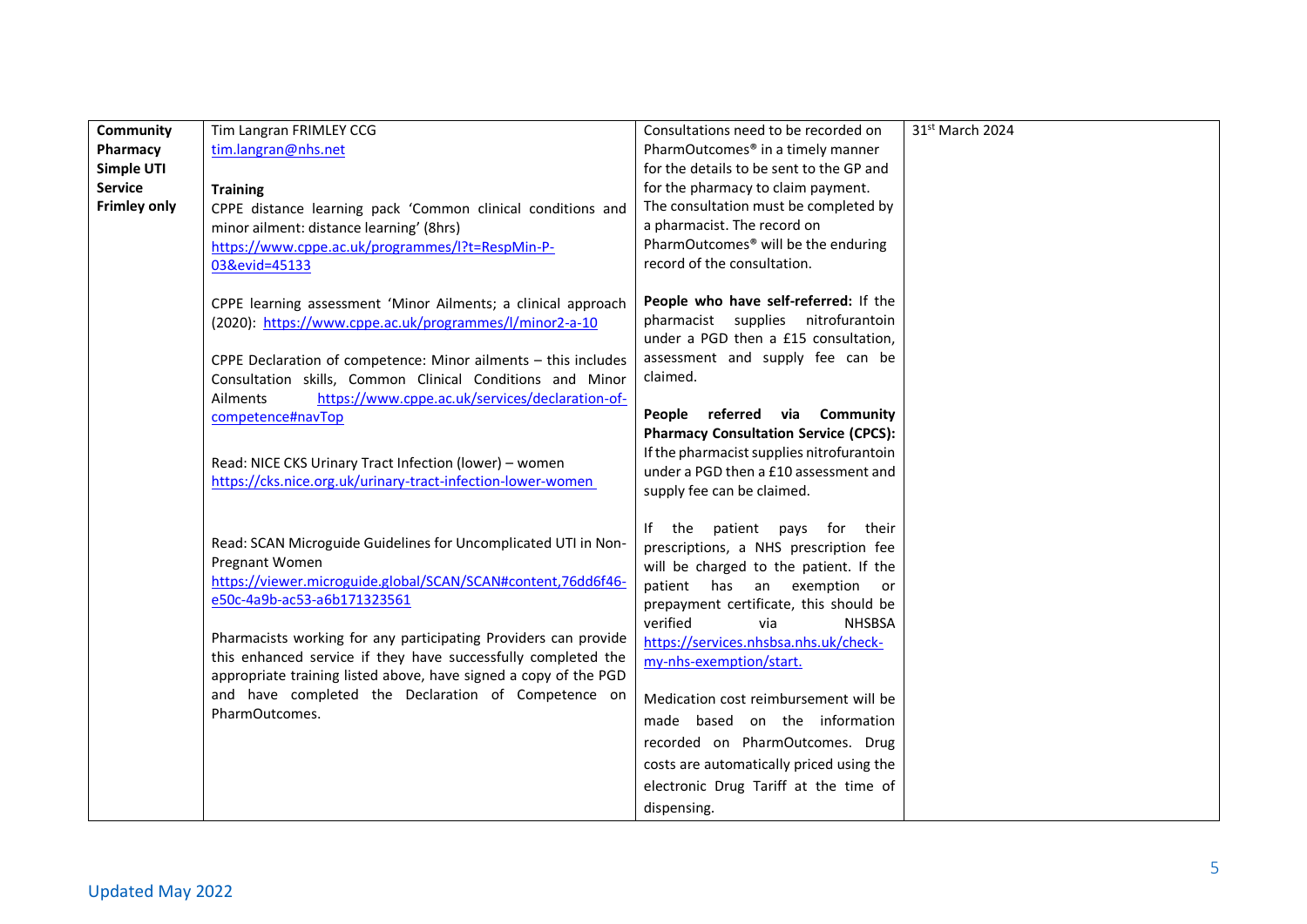|  | Payments will be made to pharmacies<br>quarterly. |  |
|--|---------------------------------------------------|--|
|--|---------------------------------------------------|--|

### Frequently Asked Questions

#### **I have lost my PharmOuctomes login details, what should I do?**

For any technical issue relating to PharmOutcomes, please contact 'send a message' via the PharmOutcomes helpdesk , alternatively ring PharmOutcomes on 01983216699.

#### **Where can I find the service specification?**

Please find the link of the service specification <https://www.surreycc.gov.uk/social-care-and-health/public-health/about-public-health/surrey-public-health-agreement-service-specifications>

#### **Who do I contact for Claims and payments queries of Public Health Services ?**

For all enquires and issues around the claim process, please contact Surrey County Council Public Health Team. Telephone : 02085417976 or alternatively contact Carolyn Seymour on 01737737109 Email: [publichealthclaims@surreycc.gov.uk](mailto:publichealthclaims@surreycc.gov.uk)

#### **Who do I contact for support for smoking?**

Smoking is no longer delivered via Public Health Agreement. You should still refer smokers to One You Surrey Stop Smoking Service. If you need support around smoking or referring, please contact [hello@oneyousurrey.org.uk](mailto:hello@oneyousurrey.org.uk) with general enquiries or look at [www.oneyousurrey.org.uk](http://www.oneyousurrey.org.uk/)

#### **Where do I order pharmacy needle exchange packs?**

Needle exchange packs are supplied by Orion Medical Supplies. Please order your packs by 1pm for next day delivery which is available Monday to Friday. Orion Medical Supplies Telephone : 01869244423 Fax: 0844357662 Email: [jade@orionmedical.co.uk](mailto:jade@orionmedical.co.uk)

#### **Who do I contact for Queries on Sexual Health Public Health Agreements and ordering additional Chlamydia testing kits?**

For all queries about Sexual Health Public Health Agreements (PGDs, Emergency Contraception (EHC) , Chlamydia treatment, Condoms for EHC service) please contact Rachael Taylor, Public Health Lead. Telephone: 0208 213 2719 Email: [rachael.taylor@surreycc.gov.uk](mailto:rachael.taylor@surreycc.gov.uk)